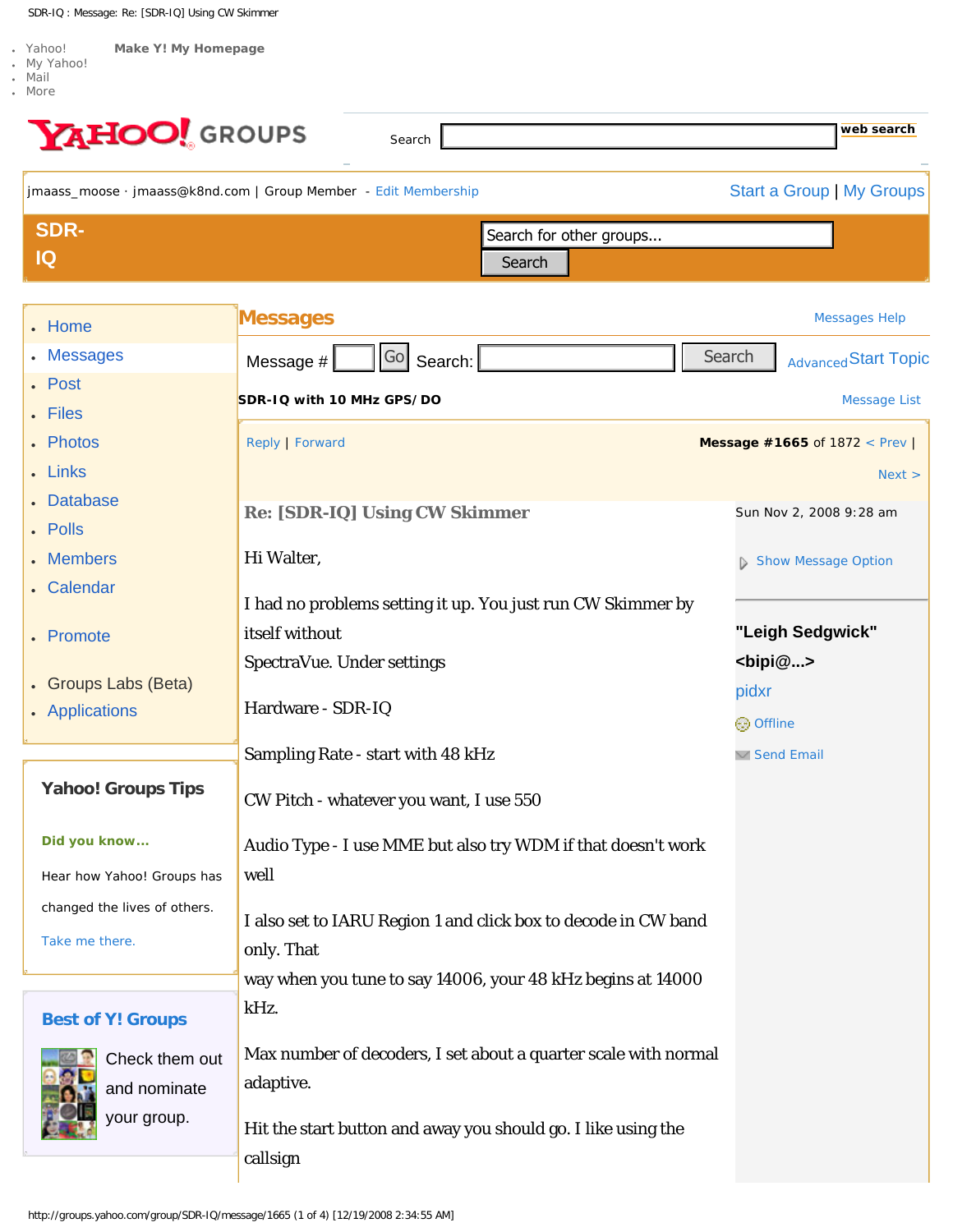| listing as well as main screen.                                    |                              |
|--------------------------------------------------------------------|------------------------------|
| Hope this helpsit is a fabulous piece of software!                 |                              |
| 73 de Mike                                                         |                              |
| K7PI                                                               |                              |
| Mercer Island, WA                                                  |                              |
|                                                                    |                              |
| ----- Original Message -----                                       |                              |
| From: "Walter Salmaniw" <salmaniw@></salmaniw@>                    |                              |
| To: <sdr-iq@yahoogroups.com></sdr-iq@yahoogroups.com>              |                              |
| Sent: Thursday, October 30, 2008 9:09 PM                           |                              |
| Subject: [SDR-IQ] Using CW Skimmer                                 |                              |
|                                                                    |                              |
| $\rm{~}$                                                           |                              |
| > Can anyone who has successfully used CW Skimmer with the         |                              |
| SDR-IQ provide me                                                  |                              |
| > with step by step instructions on how to get it up and running.  |                              |
| My early                                                           |                              |
| > attempts didn't achieve much, so I gave up. There seems to be    |                              |
| > a real paucity on information on specifics of set-up for the IQ. |                              |
| <b>Does</b>                                                        |                              |
| > anyone know whether the Perseus SDR would work with CW           |                              |
| Skimmer as well?                                                   |                              |
| > (I have both)Walt Salmaniw, Victoria, BC.                        |                              |
| $\rm{>}$                                                           |                              |
| >                                                                  |                              |
|                                                                    |                              |
|                                                                    |                              |
| <b>Reply</b><br>Forward                                            | Message #1665 of 1872 < Prev |
|                                                                    | Next >                       |
|                                                                    |                              |

| <b>Reply</b><br>Forward                                                            |                    | <b>Message #1665 of 1872 &lt; Prev</b> |
|------------------------------------------------------------------------------------|--------------------|----------------------------------------|
|                                                                                    |                    | Next >                                 |
|                                                                                    |                    |                                        |
| <b>Expand Messages</b>                                                             | Author             | Sort by Date                           |
| SDR-IQ with 10 MHz GPS/DO                                                          | <b>Bradley Dye</b> | Oct 23, 2008                           |
| Has anyone been able to set up an SDR-IQ with an                                   | braddye75204       | $9:31$ am                              |
| external 10 MHz GPS/DO? I would love to be able to do                              | ⊜∨                 |                                        |
| this with mine. I guess the 10 MHz would have to be                                |                    |                                        |
|                                                                                    |                    |                                        |
|                                                                                    |                    |                                        |
|                                                                                    |                    |                                        |
| http://groups.yahoo.com/group/SDR-IQ/message/1665 (2 of 4) [12/19/2008 2:34:55 AM] |                    |                                        |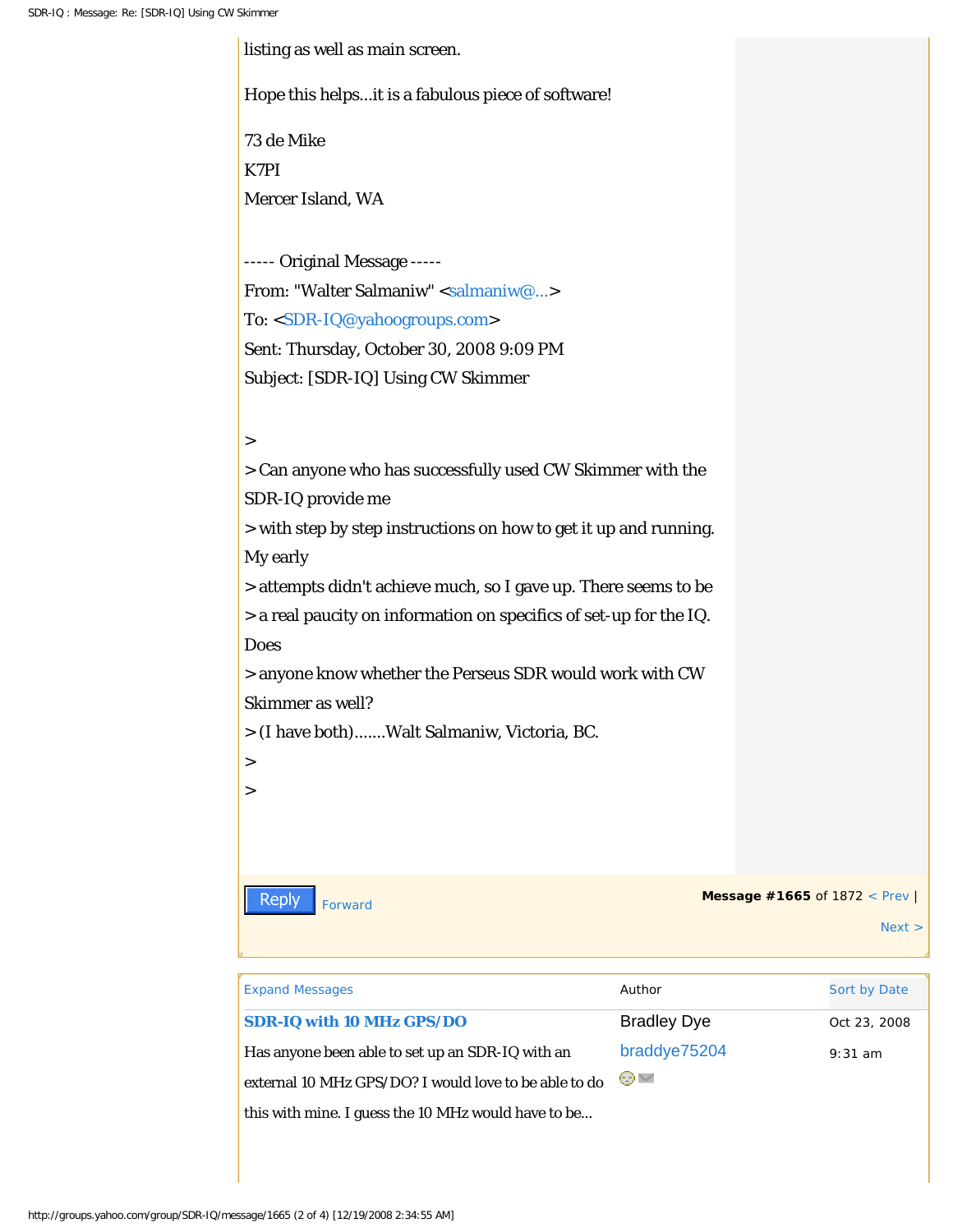| Re: SDR-IQ with 10 MHz GPS/DO                             | <b>Bradley Dye</b>     | Oct 30, 2008 |
|-----------------------------------------------------------|------------------------|--------------|
| love to  66.666  doesn't  P.S. I have been                | braddye75204           | $12:01$ am   |
| reading about Phil Covington's SDR. This is a very        | ⊜∨                     |              |
| interesting piece of work, but at twice the               |                        |              |
| <b>Using CW Skimmer</b>                                   | <b>Walter Salmaniw</b> | Nov 2, 2008  |
| Can anyone who has successfully used CW                   | salmaniw               | $6:58$ am    |
| Skimmer with the SDR-IQ provide me with step by $\bullet$ |                        |              |
| step instructions on how to get it up and running.        |                        |              |
| My early attempts                                         |                        |              |
| Re: Using CW Skimmer                                      | Leigh Sedgwick         | Nov 2, 2008  |
| Hi Walter, I had no problems setting it up. You           | pidxr                  | $9:28$ am    |
| just run CW Skimmer by itself without                     | ⊝घ                     |              |
| SpectraVue. Under settings Hardware - SDR-IQ              |                        |              |
| Sampling Rate - start with                                |                        |              |
| Re: Using CW Skimmer                                      | Pete Smith             | Nov 2, 2008  |
| I think there are a couple of errors here, or             | n4zr                   | $10:21$ am   |
| maybe I'm wrong. But  I don't think this                  | ⊕⊻                     |              |
| matters, because the SDR-IQ does its own                  |                        |              |
| digitizing. Mine is                                       |                        |              |
| SDR IQ For Sale                                           | jcox41144              | Nov 3, 2008  |
| <b>Excellent condition RF Space SDR-IQ</b>                | ⊖∨                     | 8:35 pm      |
| receiver. Box, software disk, etc Price is \$410          |                        |              |
|                                                           |                        |              |
| shipped stateside Works perfectly. Jim                    |                        |              |
| K4JAF 850-527-0267                                        |                        |              |
| <b>Re: Using CW Skimmer</b>                               | Pete Smith             | Nov 2, 2008  |
| Hi Walt - there is nothing to it. Install the             | n4zr                   | 10:18 am     |
| drivers, select SDR-IQ as your radio and plug in          |                        |              |
| a USB cable - it is that simple. Where are your           |                        |              |
| problems coming                                           |                        |              |
| <b>Re: Using CW Skimmer</b>                               | Leigh Sedgwick         | Nov 2, 2008  |
| Thanks PeteI learned something new. 73 de pidxr           |                        | 10:40 am     |
| Mike, K7PI                                                | ⊝∨                     |              |
| Re: Using CW Skimmer                                      | Mark Edwards - www.w0  | Nov 3, 2008  |
| Walt, How far are you getting with the SDR-IQ             | w0ql                   | $8:36$ pm    |
| and CW Skimmer? Do you have any error                     | ⊖∨                     |              |
| messages? What are the lights doing on the                |                        |              |
| SDR-IQ? There is a very good                              |                        |              |